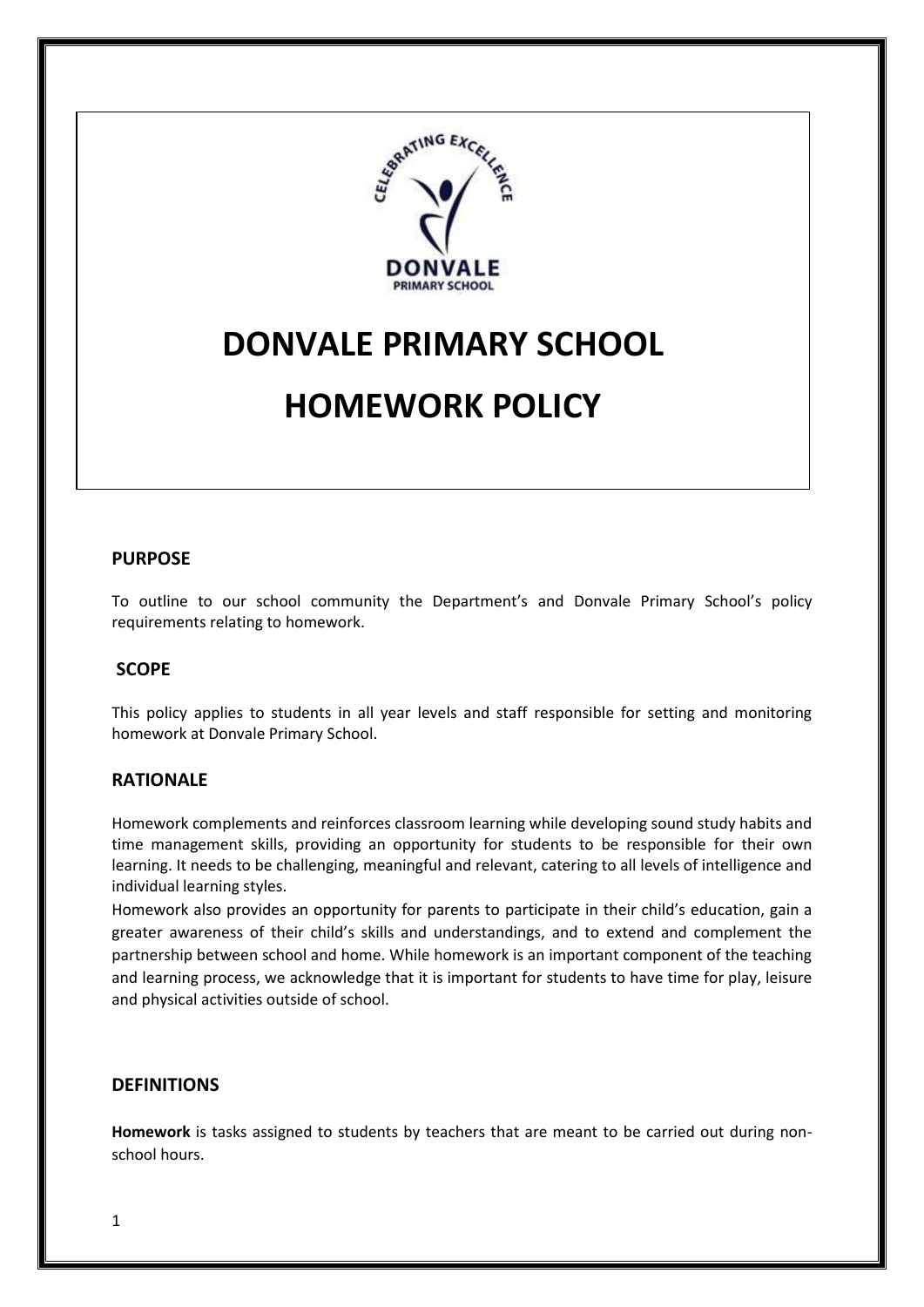### **IMPLEMENTATION**

The school homework approach should be informed by a shared understanding and be regularly monitored through feedback from teachers, students, parents/carers and the school council as appropriate. Teachers must set homework tasks that reflect work done in their class and fit within this policy. Team Leaders will ensure that homework implementation is consistent throughout their level. Key implementation steps include the following.

- **H** Homework activity relates to the school's curriculum and the current class program.
- Elements of challenge to be incorporated in the set homework.
- Individualised homework activities/plans are aligned with individualised learning styles and abilities, not requiring excessive assistance from parents.
- Links homework activities with prompt, appropriate assessment and feedback.
- Parents/carers and teachers will work together to foster the student's personal responsibility and the development of productive routines and attitudes towards homework.

 Teachers will make their homework expectations clear, and set reasonable time lines for completion.

 Students in Years 5 and 6 will be expected to use diaries regularly to record their homework requirements.

 Parents/carers should communicate with the teacher any concerns about homework expectations and their child's approach to homework.

- Failure to meet homework requirements will result in appropriate consequences.
- It is acceptable for teachers to assign unfinished classroom activities as homework tasks.

#### **Foundation**

Homework may consist of:

- Reading each night
- **M100W word practice during the week**
- **Record of progress and communication (via Home Reading Log) between the teacher and the** parent to be kept regularly and returned to school each day.
- **Homework (Reading) should generally not exceed 10-15 minutes a day.**

#### **Years 1 – 2**

Homework may consist of:

- Daily reading of take-home book to parent (10-15 minutes a day)
- Daily practise of spelling words
- Assigned tasks may include online activities Reading Eggs/Mathletics
- **Integrated Project/Speaking & Listening task alternately each term**
- Each teacher will inform their class (and the parents) when their homework is due.
- **Homework (in addition to reading) should generally not exceed 30 minutes twice a week.**

#### **Years 3 – 4**

Homework may consist of:

- Reading with parents and independent reading (minimum of 20 minutes per night)
- Spelling practice (LSCWC)
- Diaries Resilience Project activities
- **Integrated Studies reinforcement or enrichment tasks**

Homework in addition to reading should not exceed 30 minutes per day and no more than 3 times a week.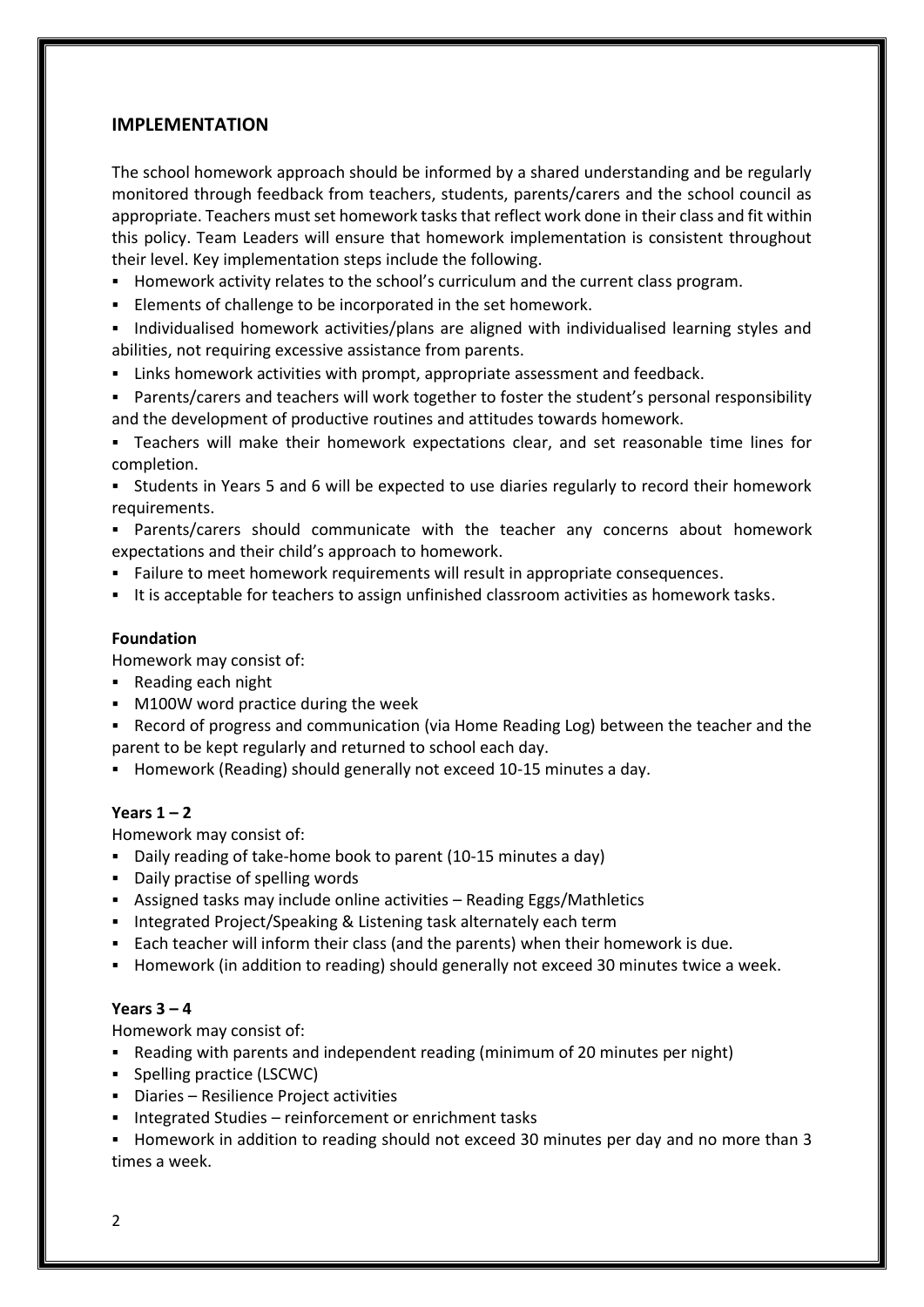## **Years 5 – 6**

Homework may consist of:

- 20 minutes of independent reading each night (to be recorded in school diary)
- 3 Mathletics tasks each week, set on Monday and due the following Monday

 1 research-based mini-project based on our Integrated topic, set on Monday and due the following Monday

Excluding independent reading, homework should not exceed 30 minutes per day

Students who do not complete homework by the due date will be asked to join 'Homework Club', where they will spend half of Monday's lunch.

# **SHARED EXPECTATIONS AND RESPONSIBILITIES**

Homework is a shared responsibility between the school, teachers, students and their parents/carers. In order to get the most out of homework tasks, it is important that everyone understands their obligations and responsibilities.

Responsibilities and expectations for **leaders at Donvale Primary School** are to:

 advise teachers, students and parents/carers of homework expectations at the beginning of the school year and provide them with access to the homework policy.

Responsibilities and expectations for **teachers at Donvale Primary School** are to:

- set homework that is curriculum-aligned and appropriate to the student's skill level and age
- ensure homework tasks are purposeful this means they are deliberately designed and planned to support student learning
- assess homework and provide timely and practical feedback
- ensure the amount of homework set supports a student to engage with a range of recreational, family and cultural activities outside of school hours
- offer opportunities for families to engage in their children's learning.

## Responsibilities and expectations for **students** are:

- being aware of the school's homework policy
- discussing homework expectations with their parents/carers
- accepting responsibility for the completion of homework tasks within set time frames
- following up on comments made by teachers
- seeking assistance when difficulties arise
- organising their time to manage home obligations, participation in physical activity and sports, recreational and cultural activities and part-time employment (for older students).

## Responsibilities and expectations for **parents/carers** are:

- ensuring there is a balance between the time spent on homework and recreational, family and cultural activities
- talking to teachers about any concerns they have about the homework
- discussing homework with their child in their first language, if English is not the main language spoken at home,
- ensuring there is a quiet study area for their child to complete homework.